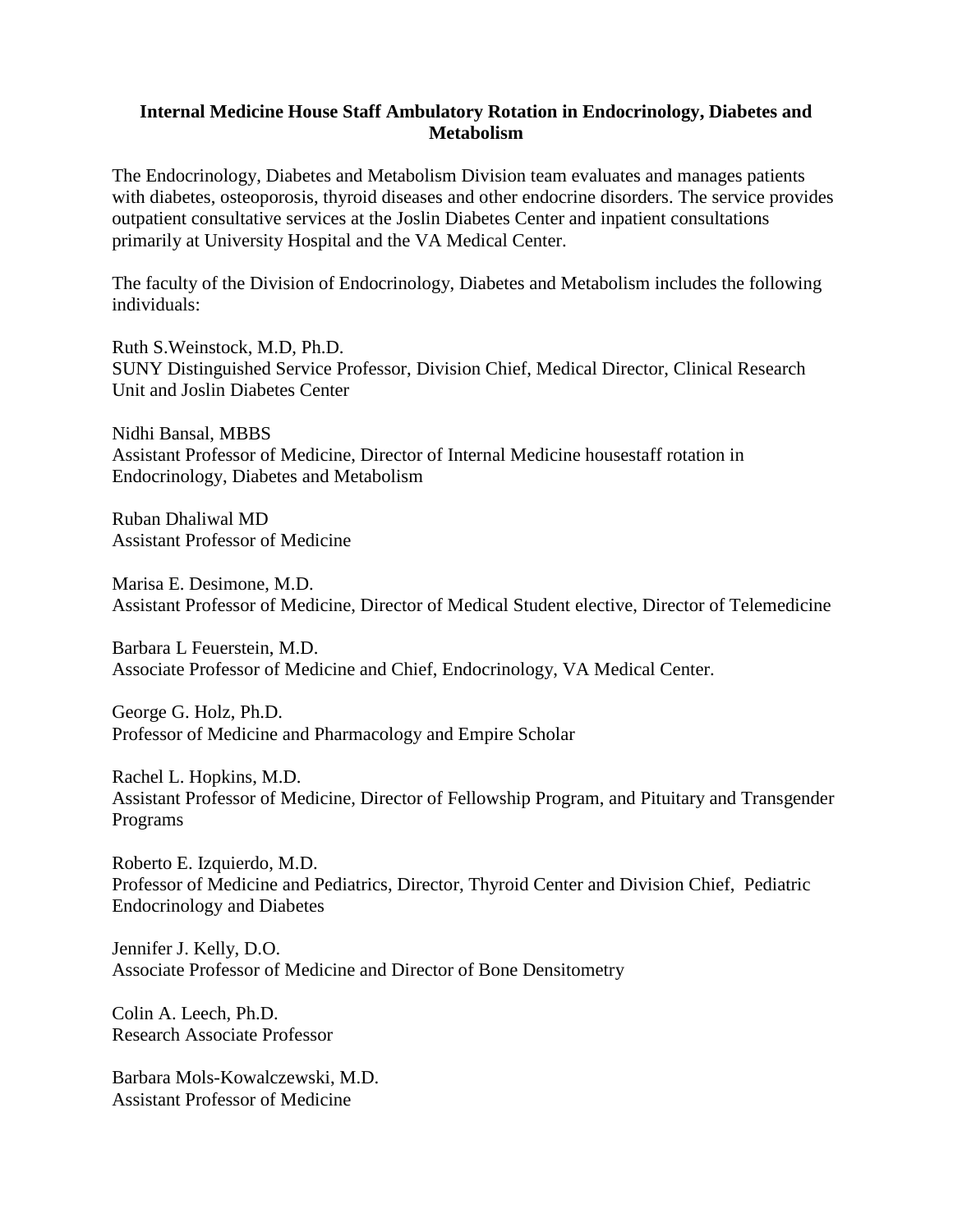Arnold M Moses, M.D. Professor Emeritus

Prashant V. Nadkarni, M.D. Assistant Professor of Medicine, Division Quality Officer

Michael Wm. Roe, Ph.D. Associate Professor of Medicine and Cell and Developmental Biology

Rajeev Sharma, MBBS Assistant Professor of Medicine

### **I. Educational Purpose**

The resident in Internal Medicine should:

- Be competent to evaluate and treat common endocrine disorders including diabetes, osteoporosis, disorders of the thyroid, adrenal, and pituitary glands.
- Have appropriate understanding of when referral to an endocrinologist is indicated.
- Receive training in:
- 1. the care of patients with type 1 and 2 diabetes mellitus
- 2. the evaluation and management of osteoporosis and other metabolic bone diseases
- 3. the skills necessary for the diagnosis and management of other common endocrine disorders
- 4. the indications for and use of bone mineral densitometry (DXA), insulin pump therapy, continuous glucose monitoring devices (glucose sensors), thyroid ultrasonography and fine needle aspirations (FNAs) of thyroid nodules.

### **II. Learning Venue**

# **A. Rotation Description:**

The Endocrinology, Diabetes and Metabolism outpatient service provides outpatient consultation and continuity care for patients ages > 18 years, with diabetes and other endocrine disorders at the Joslin Diabetes Center, 3229 E. Genesse Street, Syracuse. Referrals are received for patients from > 20 counties, of male and female gender, and of varying ethnicities and cultures. Ambulatory patients are seen for both routine and urgent visits. The center uses a team approach. Team members include attendings, fellows, mid level practitioners, diabetes nurse educators, dietitians, a physical therapist and a podiatrist. Internal medicine housestaff and medical students join the team when they rotate on the Endocrinology, Diabetes and Metabolism service.

At the Joslin Diabetes Center, house staff participate in the evaluation and management of ambulatory patients with diabetes, thyroid diseases, metabolic bone diseases and other endocrine conditions. A typical weekly schedule at the Joslin Center is as follows: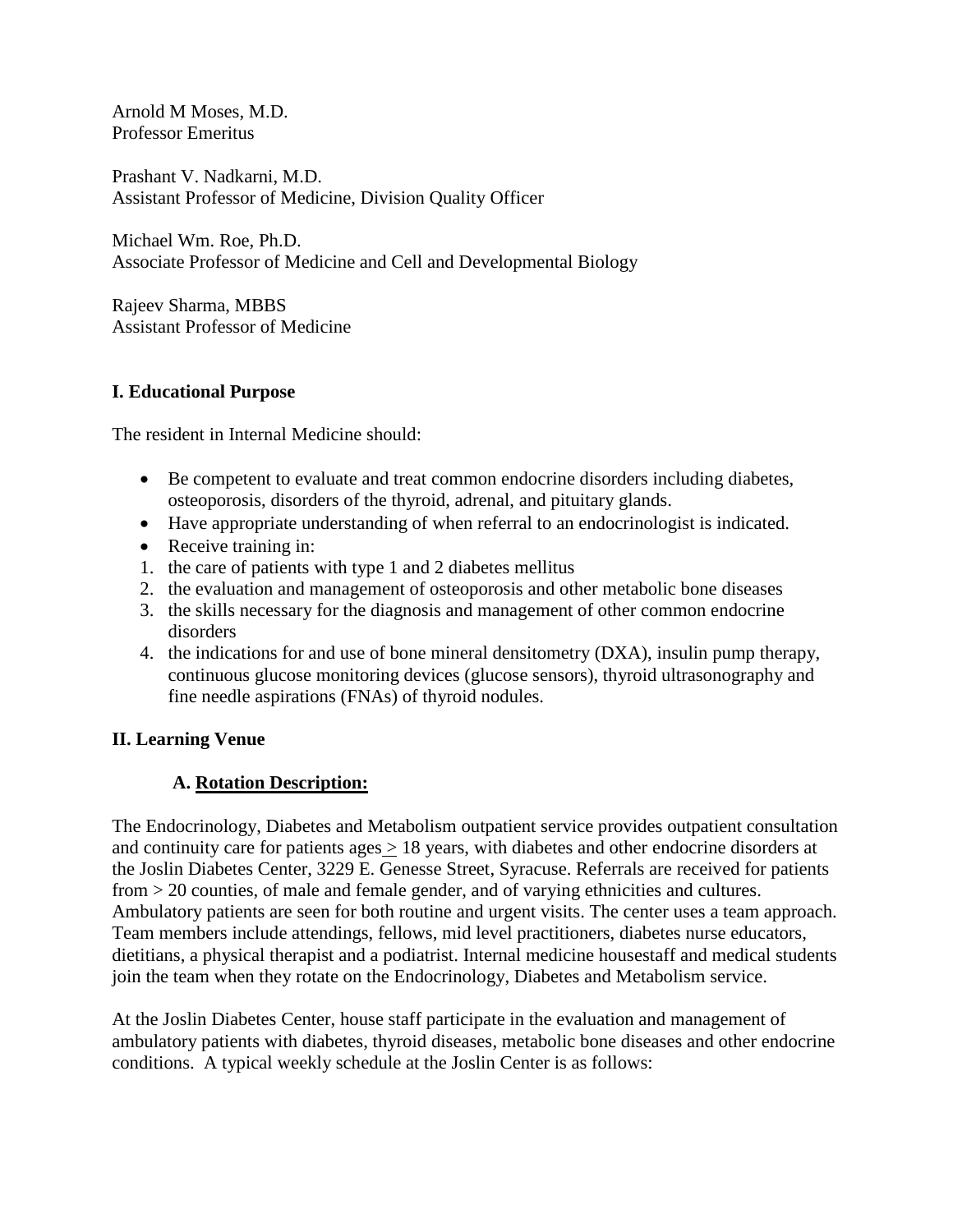| 8:30-11am           | Evaluate patients with a variety of                                                            | Dr. Bansal                                                           |
|---------------------|------------------------------------------------------------------------------------------------|----------------------------------------------------------------------|
|                     |                                                                                                |                                                                      |
|                     | endocrine disorders                                                                            |                                                                      |
| 11-11:30am          | Understanding thyroid radiology                                                                | Dr. Bansal                                                           |
| $1-3$ pm            | Evaluate patients with a variety of<br>endocrine disorders                                     | Dr. Nadkarni                                                         |
| $3-4$ pm            | Podiatry (diabetes patients)                                                                   | Dr. Concilla<br>(podiatrist)                                         |
| $8:30-11$ am        | Evaluate patients with metabolic bone<br>diseases                                              | Dr. Dhaliwal                                                         |
| 11-11:30am          | Understanding metabolic bone disease<br>radiology                                              | Dr. Dhaliwal                                                         |
| $1 - 3pm$           | Evaluate patients with diabetes and a<br>variety of other endocrine disorders                  | Dr. Feuerstein                                                       |
| $3-4$ pm            | Nutrition                                                                                      | Diana Stuber<br>Pam Blackmer<br>(dietitian<br>diabetes<br>educators) |
| 8:30-11:00          | Evaluate patients with diabetes,<br>osteoporosis and a variety of other<br>endocrine disorders | Dr. Kelly                                                            |
| $11:00-$<br>11:30am | <b>Understanding DXA reports</b>                                                               | Dr. Kelly                                                            |
| $1 - 3pm$           | Evaluate patients with diabetes and a<br>variety of other endocrine disorders                  | Dr. Bansal                                                           |
| $3-4$ pm            | Understanding insulin pump therapy and<br>continuous glucose monitoring devices                | Joslin diabetes<br>educators                                         |
|                     |                                                                                                |                                                                      |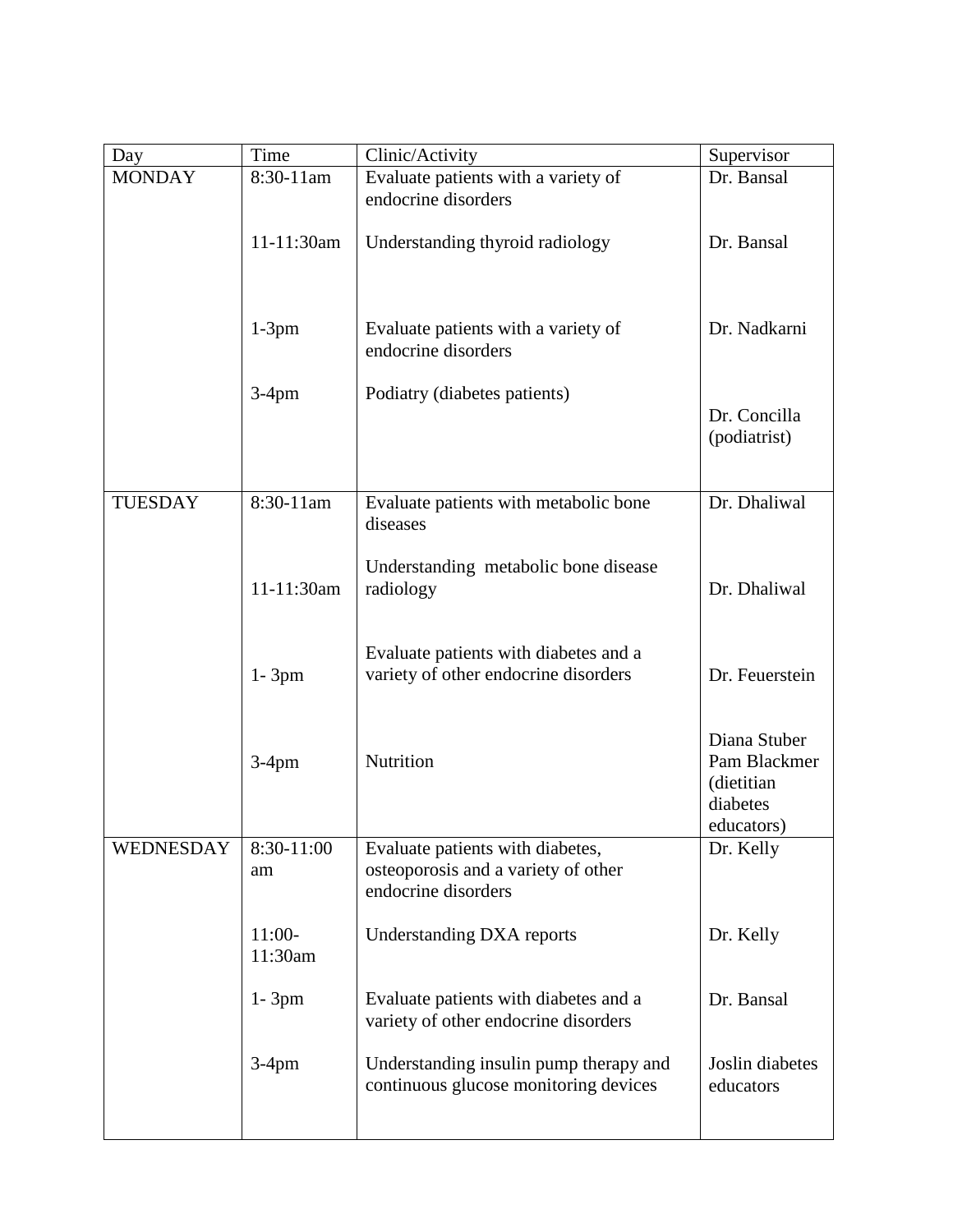| <b>THURSDAY</b> | 8:30-11am   | Evaluate patients with general endocrine<br>disorders including pituitary diseases;                              | Dr. Hopkins/<br>Fellows     |
|-----------------|-------------|------------------------------------------------------------------------------------------------------------------|-----------------------------|
|                 |             | management of transgender patients                                                                               | Dr. Hopkins/                |
|                 | 11-11:30 am | <b>Understanding Pituitary radiology</b>                                                                         | Fellows                     |
|                 | $1-3$ pm    | Evaluate patients in the urgent clinic<br>including patients with thyroid disorders                              | Dr. Izquierdo/<br>Dr Bansal |
|                 | $3-4$ pm    | Understanding management of thyroid<br>cancers and indications for use of<br>radioactive iodine (RAI)            | Dr. Izquierdo/<br>Dr Bansal |
| <b>FRIDAY</b>   | 8:30-11 am  | Evaluate patients with diabetes, thyroid<br>and other endocrine disorders                                        | Dr. Desimone                |
|                 |             |                                                                                                                  | Dr. Desimone/               |
|                 | 11-11:30am  | Use of new technology including insulin<br>pump therapy and continuous glucose<br>monitoring systems in diabetes | Kate O'Brien                |
|                 | $1-3$ pm    | Evaluate patients with diabetes, thyroid<br>and other endocrine disorders                                        | Dr. Desimone                |
|                 | $3-4$ pm    | Use of thyroid sonography and indications<br>for FNAs of thyroid nodules                                         | Dr. Izquierdo/<br>Fellows   |
|                 |             |                                                                                                                  |                             |

Expectations of PGY-1: The intern will:

- Complete detailed history and physical examinations of all assigned patients and complete progress notes on a daily basis. Patient evaluations at the Joslin Center will be under the direct supervision of a Joslin attending.
- Evaluate an average of two-three patients per clinic session.
- Be expected to recognize and treat the basic clinical and laboratory abnormalities of common endocrine disorders seen in ambulatory settings.
- Be expected to demonstrate intellectual curiosity and evidence-based patient care approaches, improve their own knowledge by reading and seeking evidence based solutions for clinical problems encountered.
- Be expected to further his/her own learning through the use of reading materials outlined below.
- Display professionalism and good communication skills with the team, nurses, patients and families.
- Work efficiently with nurses and educators, dietician, social worker and podiatrist to provide comprehensive and timely patient care.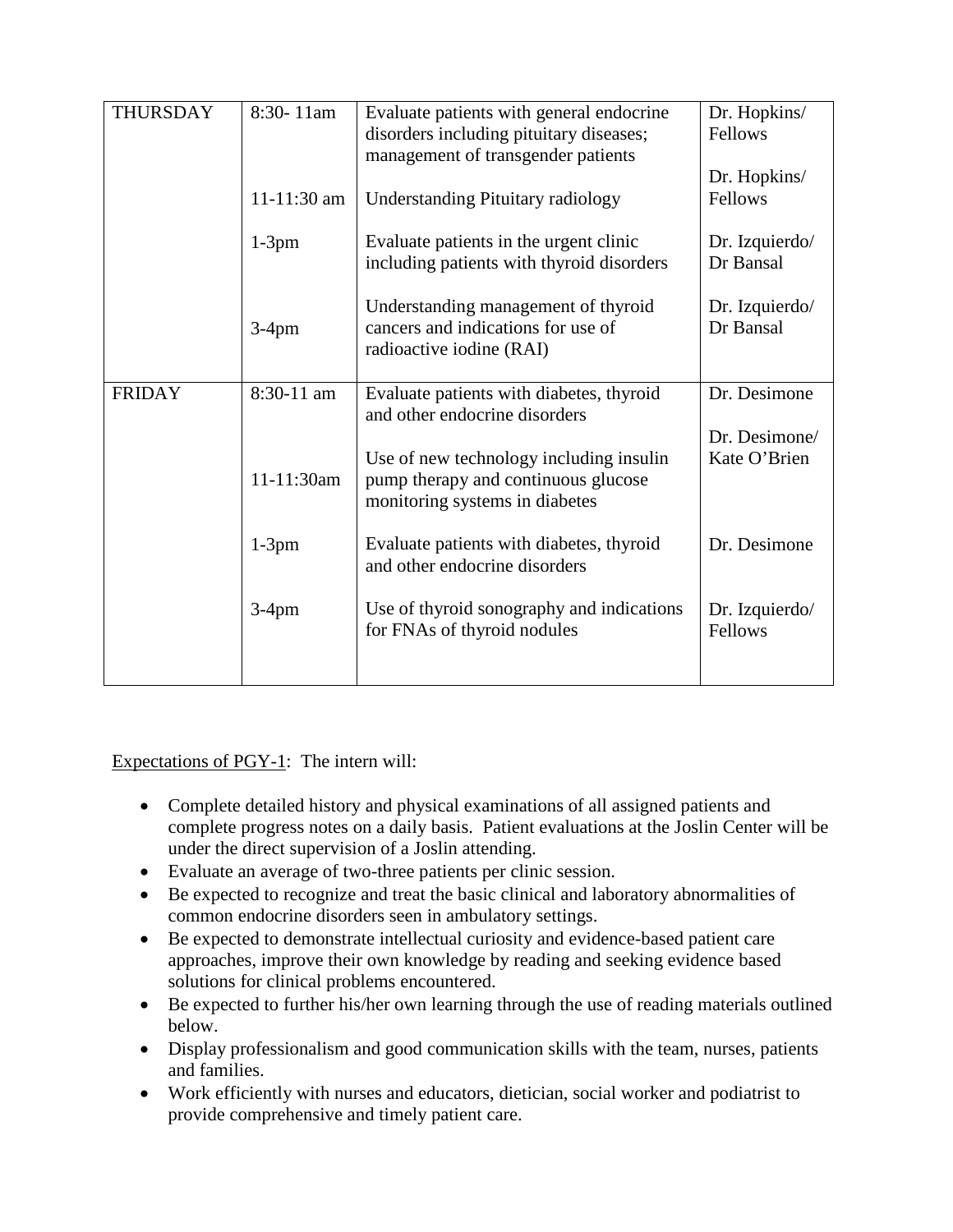Expectations of the Senior Resident: In addition to the above, the senior resident will:

- Be expected to master the basic clinical evaluation and management of major endocrine diseases, and indications and interpretation of endocrine laboratory testing.
- Fulfill teaching responsibilities to the intern and medical students.
- Demonstrate leadership and model professionalism and good communication skills.
- Serve as a resource for team learning.
- Continue to expand their knowledge of endocrinology, diabetes and metabolism with the aid of the reading materials outlined below.
- Model systems-based practice competencies by working efficiently with nurses and educators, dietician, social worker and podiatrist to provide comprehensive and timely patient care.

# **B. Teaching Methods:**

 1. Daily Patient Appointments: The resident will evaluate each assigned patient, and present and discuss their findings with the attending to formulate management plans. The resident will be expected to know each of his patients well, to have collected all relevant data, and to present in a concise, logical format.

- 2. Required Reading: Standards of Medical Care in Diabetes at: http://professional.diabetes.org/content/clinical-practice-recommendations
- 3. Recommended References:
- [www.endotext.com](http://www.endotext.com/) (excellent free online reference).
- Williams Textbook of Endocrinology: ed. Shlomo Melmed, Kenneth S. Polonsky, P. Reed Larsen, Henry M. Kronenberg.
- Primer on the Metabolic Bone Diseases and Disorders of Mineral Metabolism: ed. [Clifford J. Rosen,](http://www.amazon.com/s/ref=dp_byline_sr_book_1?ie=UTF8&field-author=Clifford+J.+Rosen&search-alias=books&text=Clifford+J.+Rosen&sort=relevancerank) [Roger Bouillon,](http://www.amazon.com/s/ref=dp_byline_sr_book_2?ie=UTF8&field-author=Roger+Bouillon&search-alias=books&text=Roger+Bouillon&sort=relevancerank) [Juliet E. Compston,](http://www.amazon.com/s/ref=dp_byline_sr_book_3?ie=UTF8&field-author=Juliet+E.+Compston&search-alias=books&text=Juliet+E.+Compston&sort=relevancerank) [Vicki Rosen](http://www.amazon.com/s/ref=dp_byline_sr_book_4?ie=UTF8&field-author=Vicki+Rosen&search-alias=books&text=Vicki+Rosen&sort=relevancerank)
- Endocrinology (textbook) ed. DeGroot, Jameson
- Basic Medical Endocrinology: H Maurice Goodman
- Joslin Diabetes Mellitus (textbook): C. Ronald Kahn, Robert J. Smith, Gordon C. Weir, George L. King, Alan C. Moses
- The Washington Manual Endocrinology Subspecialty Consult: Katherine E. Henderson, Katherine Handerson
- Manual of Endocrinology and Metabolism: Norman Lavin
- Up-to-date online
- PIER at [www.acponline.org](http://www.acponline.org/) for relevant peer reviewed discussions

4. Unique Learning Opportunities:

- Core curriculum and board review sessions (Wednesday 8-9 am) at Joslin Diabetes Center.
- Bone and Research Journal Club (Wednesday 9-10 am) at Joslin Diabetes Center (fellow presentations).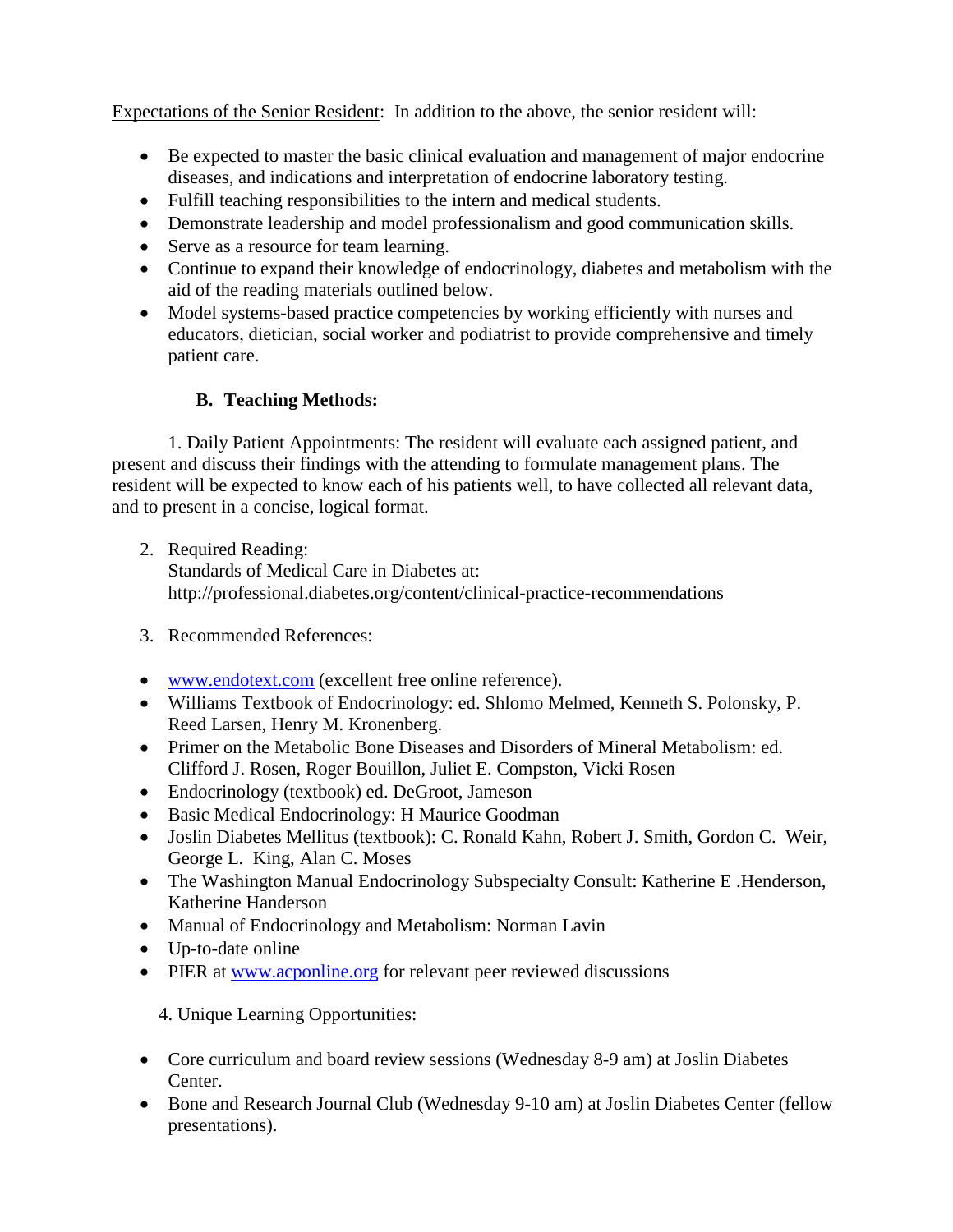- Case Conferences (Thursday 12-1 pm) at Joslin Diabetes Center, which includes discussions on general endocrine disorders, diabetes and metabolism, thyroid disorders and disorders related to calcium/bone, adrenal and pituitary glands. (fellow presentation with group discussions)
- Advances in Endocrinology, Diabetes & Metabolism conference (Friday 12-1 pm) at Joslin Diabetes Center, presented by faculty and outside speakers.
- Thyroid Tumor Board (Multidisciplinary conference, with participation of endocrinologists, surgeons, pathologist, radiologist and radiation oncologists, every 3<sup>rd</sup> Wednesday of month 8-9 am) at UH, Pathology, 6th floor, 6017.
- Basic science conference (every  $1<sup>st</sup>$  Wednesday of month 9:30-10:30 am) at IHP, presented by basic science faculty.
- Power Rounds and guest Research Seminars per schedule.

### **C. Mix of Diseases and Patient Characteristics**

 Common Clinical Presentations and Diseases: Diabetes mellitus **Obesity** 

Thyroid disorders Parathyroid disorders Pituitary disorders Hypothalamic disorders Gonadal disorders Impotence Infertility Metabolic bone diseases Hyponatremia Lipoprotein disorders Adrenal disorders Transgender

Endocrine Emergencies: Diabetic ketoacidosis Hypoglycemia Hyponatremia Hypernatremia Hyperosmolar coma Adrenal crisis Thyroid storm

### **III. Educational Content**

1.Endocrinology and Diabetes

Principles of Endocrinology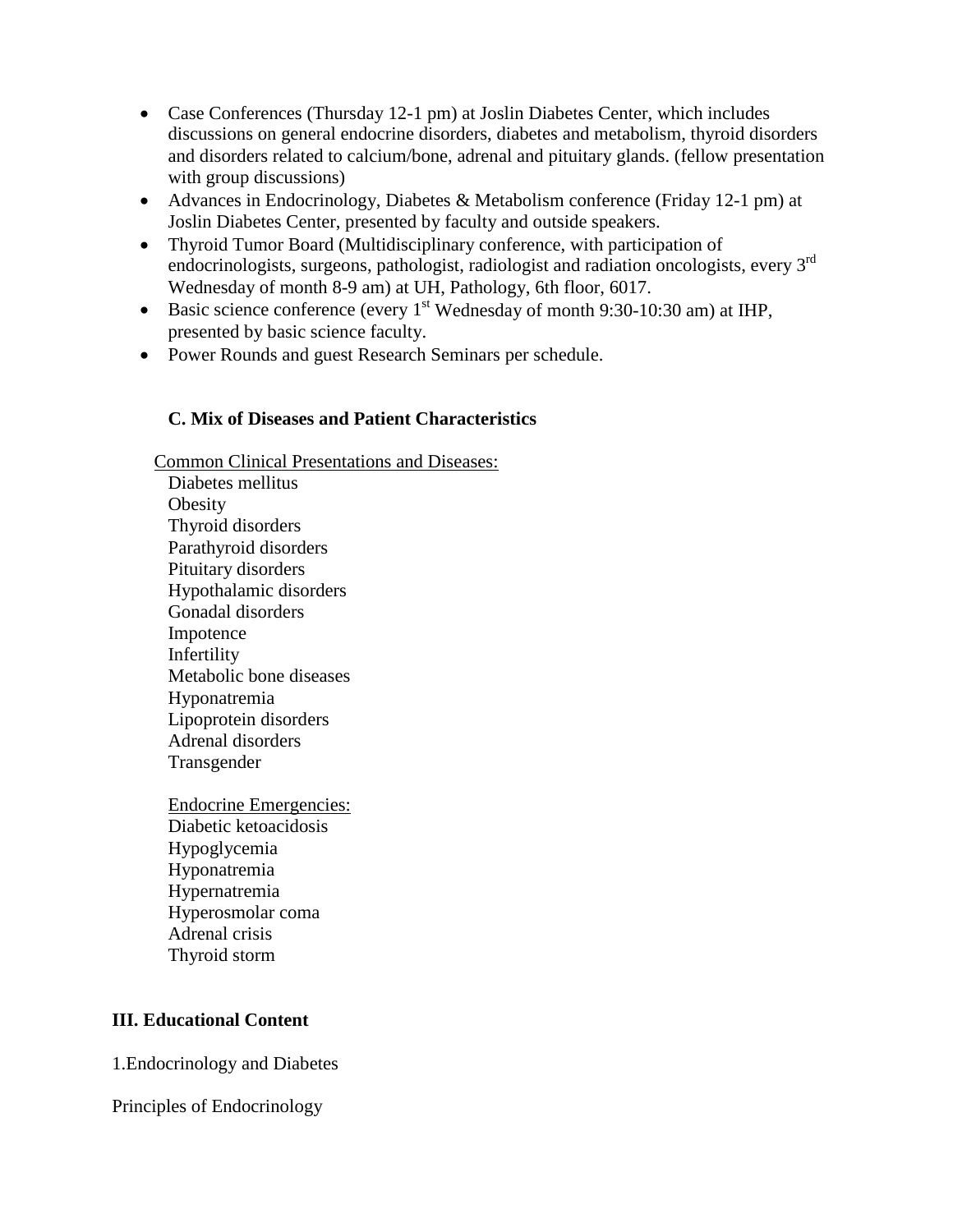Diabetes Mellitus Type 1 and 2 Disorders of the Thyroid Gland including thyroid cancer Disorders of the Pituitary Gland and Hypothalamus Disorders of the Adrenal Gland Pheochromocytoma Hypoglycemia Obesity and Metabolic Syndrome Disorders of the Testes and Male Reproductive System Disorders of the Ovary and Female Reproductive Tract The Menopause Transition and Postmenopausal Hormone Disorders of Sexual Differentiation Endocrine Tumors of the Gastrointestinal Tract and Pancreas Disorders Affecting Multiple Endocrine Systems

*2.* Disorders of Bone and Mineral Metabolism

Bone and Mineral Metabolism in Health and Disease Diseases of the Parathyroid Gland and Other Hyper- and Hypocalcemic **Disorders Osteoporosis** Paget Disease and Other Dysplasias of Bone

### 3. Disorders of Metabolism

Lipid Disorders Inherited Disorders of Carbohydrate Metabolism

### **IV. Method of Evaluation**

Evaluations are based on the six core competencies. Interim evaluations will be provided to each member of the team. Mid rotation verbal feedback should also be sought by residents. Residents at all levels of training are evaluated by their attendings, other team members and students, as applicable. All team members are expected to complete formal evaluations at the end of each rotation using the web-based E-Value evaluation software.

#### **V. Rotation Specific Competency Objectives**

A. **Patient care –** This rotation offers residents to participate in care of patients with endocrine disorders including diabetes, thyroid disorders, adrenal disease, pituitary disease and metabolic bone disease, in the outpatient setting at the Joslin Diabetes Center.